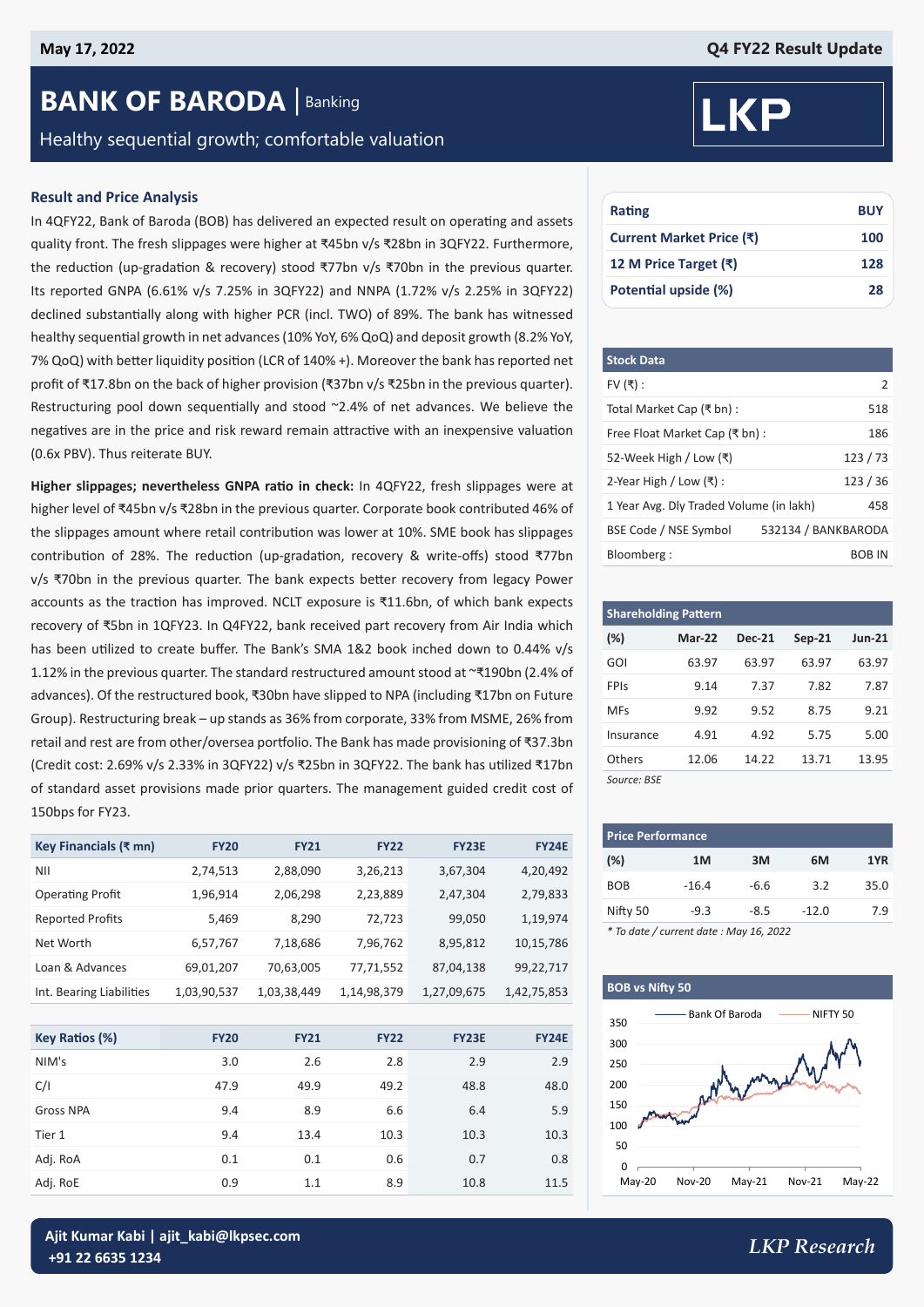**Healthy credit growth driven by retail loans:** The bank's net advances stood at ₹7.8tn; grew by 10% YOY and 6% QOQ. Retail (17% contribution), Corporate (37% contribution) and Agriculture (13% contribution) grew by 9%, 3.5% and 4% QoQ respectively. Loan growth guidance for FY23 is at 10-12%. The bank's deposit stood at ₹10.4tn grew by 8.2% YOY and 7% sequentially; the bank's CASA deposit grew by 5.7% QoQ and CASA ratio stable sequentially at 44.3%. The bank's CRAR 16% vs. 15.5% in the previous quarter with CET 1 of 11.7%. The RWA to assets stood at 50% with LCR well above the regulatory requirement.

**Higher provision offset the PPOP growth:** Domestic NIMs (3.14%) down by 7bps driven by 24bps lower domestic Yields at 7.55%. Management believes the NIMs to remain stable for FY23. Overall YOA and COD stood at 6.81% and 3.53% against 6.92% and 3.5% in the previous quarter. Overall NIMs inched up by 5bps to 3.08% which translated in NII (₹86.1bn) growth of 21% YoY and 0.7% sequentially. Of the total loan book, 10% linked to T-bill & G-sec, 50% MCLR. 26% EBLR coupled with higher share of CASA and significant portion of Investment book being in floating rate bonds. Hence, management expect positive impact on margins in mid term. NIM would be watched as 26% of the loan book is EBLR linked. A stable NII growth and marginally lower opex (C/I: 49.4% v/s 50.5%) have translated in PPOP growth of 3% QoQ. However, a healthy PPOP growth was off-set by higher provision expenses (₹37bn v/s ₹25bn in 3QFY22). Thus, it resulted in 19% sequential de-growth in PAT of ₹17.8bn.

#### **Outlook & Valuation**

We expect the bank to post a ROA/ROE of 0.7%/10.8% by FY23E led by steady balance sheet growth along with higher PCR and improving asset quality. We value the standalone bank with PBV of 0.8xFY23E Adj. BVPS of ₹160 to reach a price target of ₹128 (revised from ₹136). We recommend BUY with potential upside of 28%.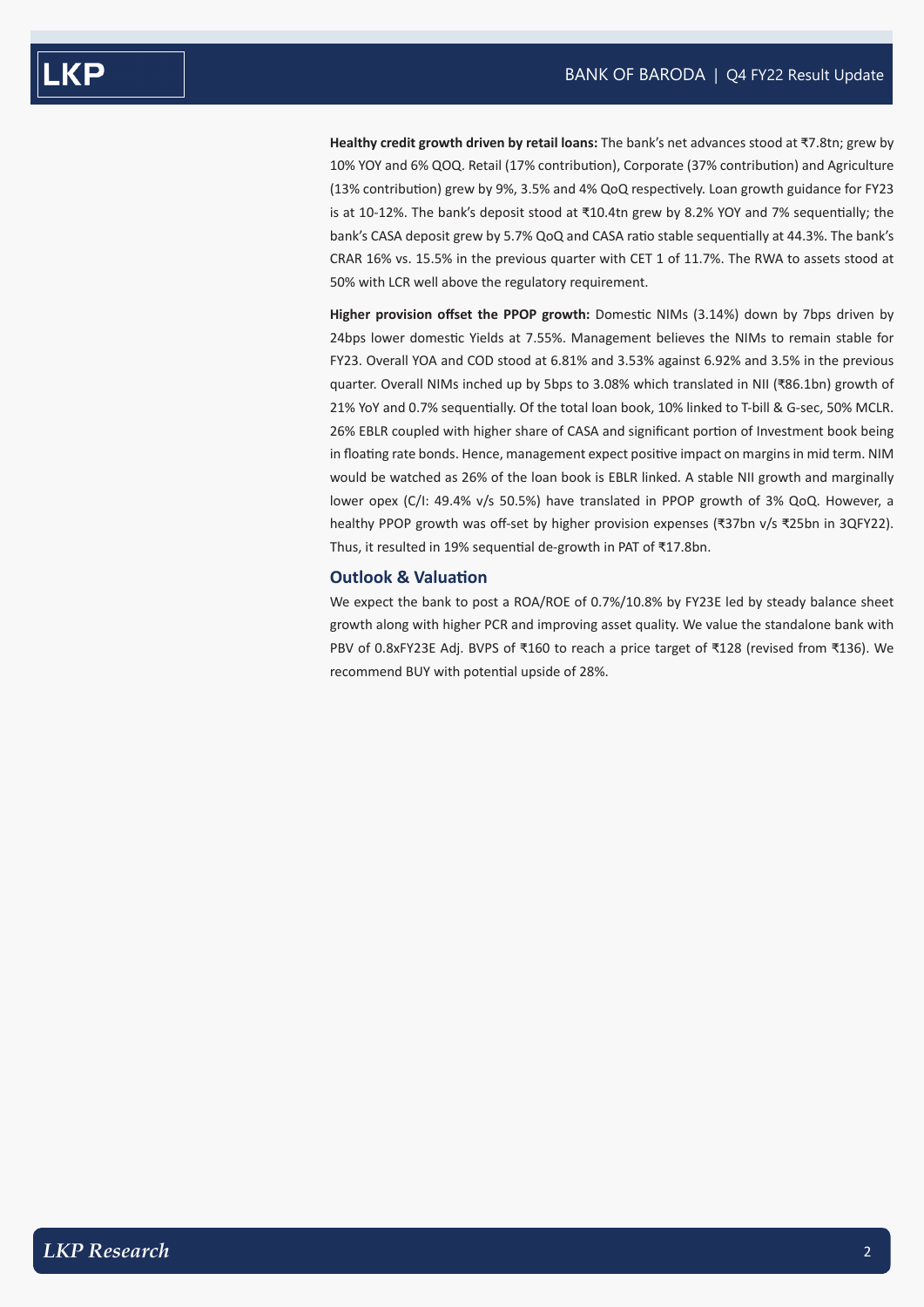### **Quarterly story in charts**













## *LKP Research* 3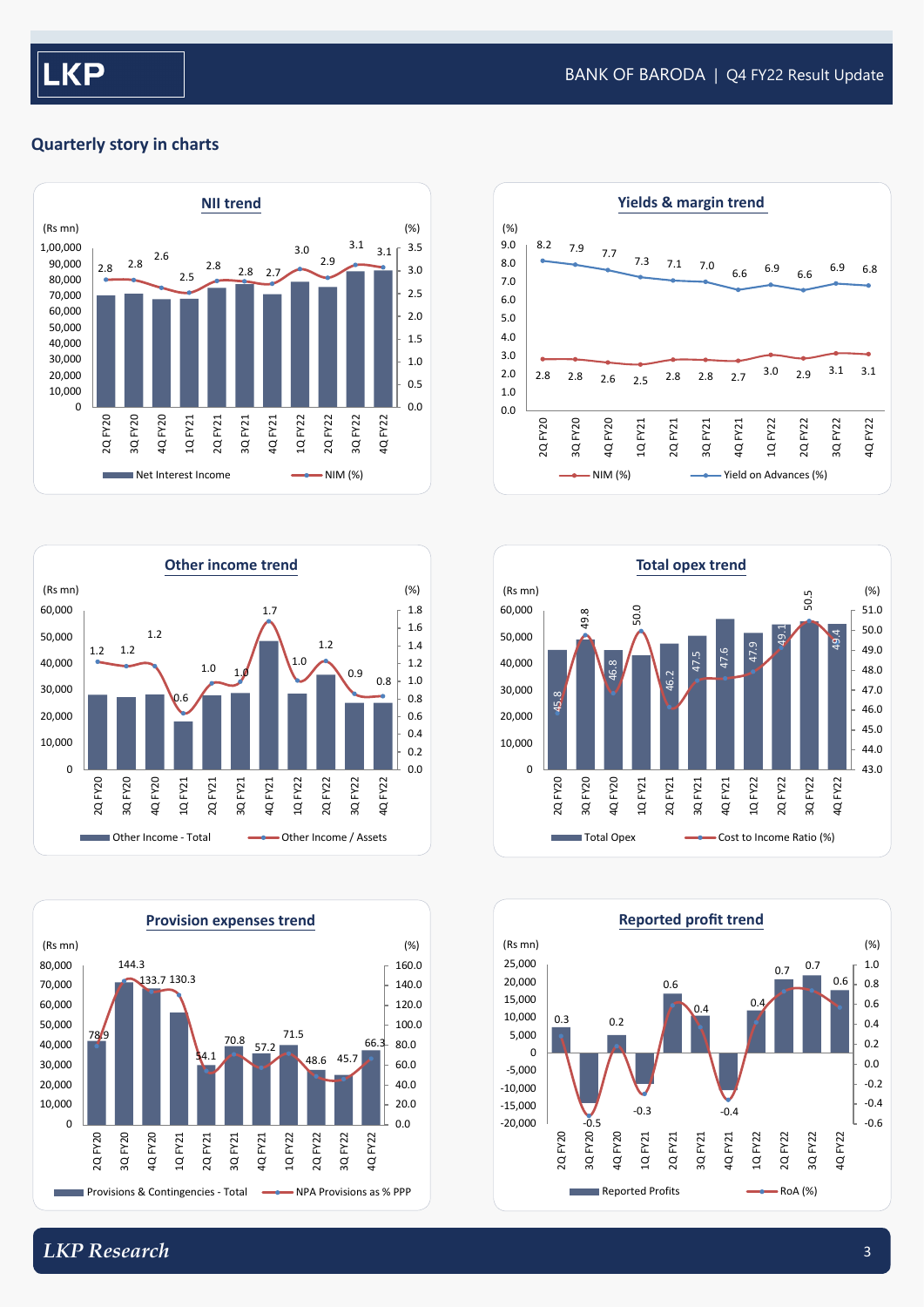# **KP**

#### BANK OF BARODA | Q4 FY22 Result Update











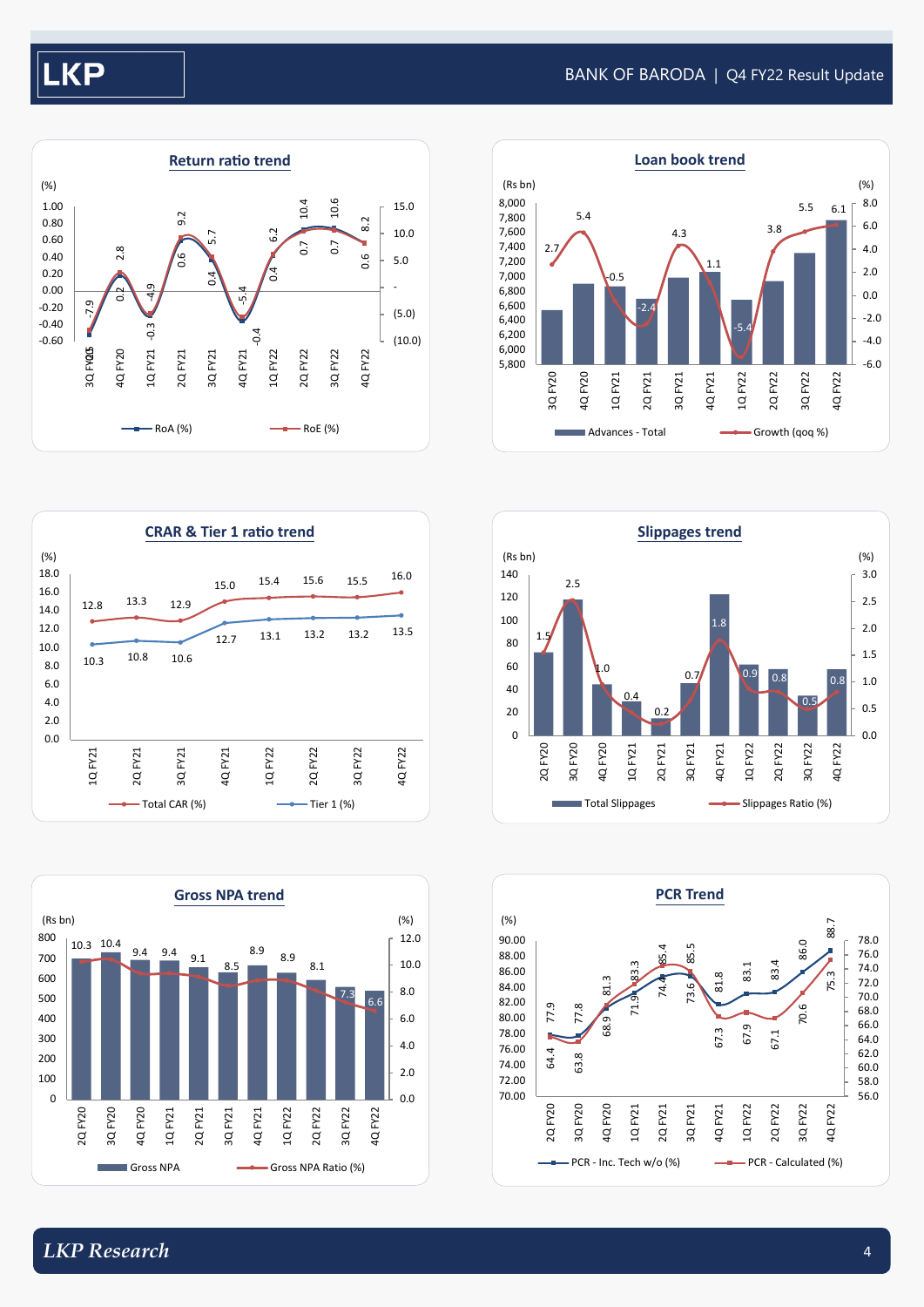## **Financial Performance at a glance**

#### **Exhibit 1 : Income Statement Analysis**

| $(3 \text{ mm})$                   | <b>4Q FY22</b> | <b>4Q FY21</b> | $%$ yoy / bps | <b>3Q FY22</b> | % gog / bps | <b>FY22</b> | <b>FY21</b> | % yoy / bps |
|------------------------------------|----------------|----------------|---------------|----------------|-------------|-------------|-------------|-------------|
| Interest Inc.                      | 1,81,736       | 1,66,845       | 8.9           | 1,79,630       | 1.2         | 6,98,808    | 7,04,951    | (0.9)       |
| <b>Interest Expenses</b>           | 95,619         | 95,779         | (0.2)         | 94,110         | 1.6         | 3,72,594    | 4,16,860    | (10.6)      |
| Net Interest Income                | 86,117         | 71,066         | 21.2          | 85,520         | 0.7         | 3,26,213    | 2,88,090    | 13.2        |
| NII to Net Operative Income        | 77.3           | 59.4           | 1,790         | 77.2           | 10          | 74.0        | 70.0        | 399         |
| NIM(%)                             | 3.08           | 2.7            | 36            | 3.1            | (5)         | 2.8         |             |             |
| Other Income - Total               | 25,223         | 48,484         | (48.0)        | 25,193         | 0.1         | 1,14,840    | 1,23,644    | (7.1)       |
| Other Inc to Net Oper. Income (%)  | 22.7           | 40.6           | (1,790)       | 22.8           | (10)        | 26.0        | 30.0        | (399)       |
| <b>Net Operating Revenue</b>       | 1,11,340       | 1,19,550       | (6.9)         | 1,10,713       | 0.6         | 4,41,053    | 4,11,735    | 7.1         |
| <b>Employee Expenses</b>           | 27,024         | 31,249         | (13.5)        | 31,027         | (12.9)      | 1,19,788    | 1,14,455    | 4.7         |
| Other Opex                         | 27,965         | 25,645         | 9.0           | 24,853         | 12.5        | 97,376      | 90,981      | $7.0$       |
| <b>Total Opex</b>                  | 54,988         | 56,894         | (3.3)         | 55,880         | (1.6)       | 2,17,164    | 2,05,437    | 5.7         |
| Cost to Income Ratio (%)           | 49.4           | 47.6           | 180           | 50.5           | (108)       | 49.2        | 49.9        | (66)        |
| <b>Pre Provision Profits</b>       | 56,351         | 62,656         | (10.1)        | 54,833         | 2.8         | 2,23,889    | 2,06,298    | 8.5         |
| Provisions & Contingencies - Total | 37,364         | 35,860         | 4.2           | 25,070         | 49.0        | 1,30,024    | 1,50,738    | (13.7)      |
| <b>NPA Provisions as % PPP</b>     | 66.3           | 57.2           | 907           | 45.7           | 2,058       | 58.1        | 73.1        | (1, 499)    |
| Profit Before Tax                  | 18,988         | 26,796         | (29.1)        | 29,763         | (36.2)      | 93,864      | 55,560      | 68.9        |
| Tax                                | 1,200          | 37,261         | (96.8)        | 7,793          | (84.6)      | 21,142      | 47,271      | (55.3)      |
| Effective Tax Rate (%)             | 6.3            | 139.1          | (13, 274)     | 26.2           | (1,986)     | 22.5        | 85.1        | (6, 256)    |
| <b>Reported Profits</b>            | 17,788         | (10, 465)      | (270.0)       | 21,970         | (19.0)      | 72,723      | 8,290       | 777.3       |
| ROA (%)                            | 0.6            | (0.4)          | 93            | 0.7            | (17)        | 0.6         |             |             |
| <b>RoE</b> (%)                     | 8.2            | (5.4)          | 1,363         | 10.6           | (242)       | 8.9         |             |             |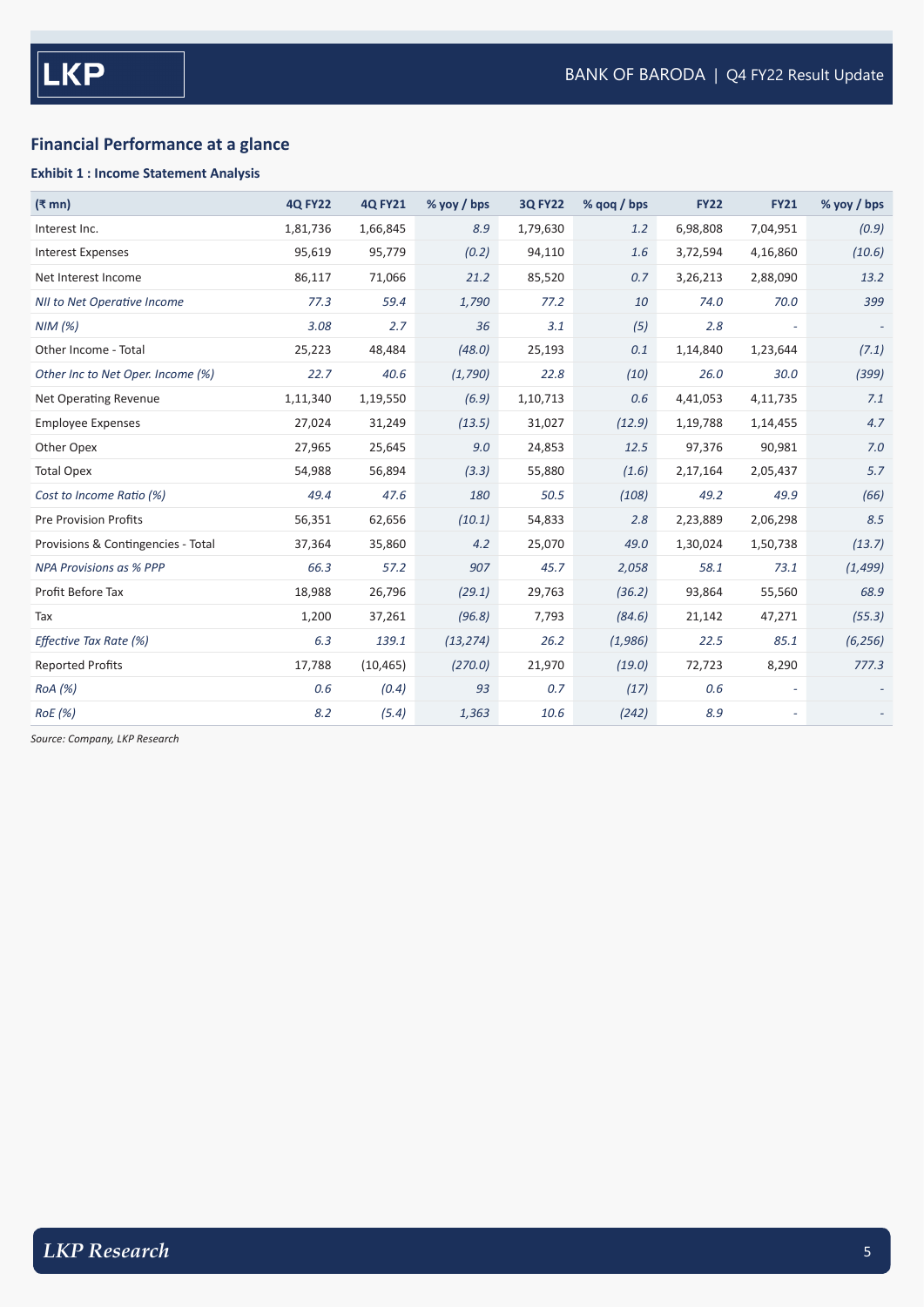#### **Exhibit 2 : Balance Sheet Analysis**

| $(\bar{\bar{\mathbf{x}}}$ mn)        | <b>3Q FY21</b> | <b>4Q FY21</b> | <b>1Q FY22</b> | <b>2Q FY22</b> | <b>3Q FY22</b> | <b>4Q FY22</b> | QoQ % / bps | YoY % / bps |
|--------------------------------------|----------------|----------------|----------------|----------------|----------------|----------------|-------------|-------------|
| Net Worth                            | 7,38,676       | 7,70,457       | 7,85,196       | 8,05,633       | 8,27,719       | 8,67,630       | 4.8         | 12.6        |
| RoE(%)                               | 5.7            | (5.4)          | 6.2            | 10.4           | 10.6           | 8.2            | (242)       | 1,363       |
| Tier 1 (%)                           | 10.6           | 12.7           | 13.1           | 13.2           | 13.2           | 13.5           | 25          | 82          |
| Total CAR (%)                        | 12.9           | 15.0           | 15.4           | 15.6           | 15.5           | 16.0           | 51          | 99          |
| RWA - Total                          | 63,69,528      | 62,07,538      | 59,91,753      | 59,17,428      | 60,26,309      | 63,32,541      | 5.1         | 2.0         |
| Advances - Total                     | 69,86,516      | 70,63,005      | 66,83,815      | 69,38,199      | 73,21,638      | 77,71,552      | 6.1         | 10.0        |
| Investments                          | 26,71,082      | 26,12,203      | 26,09,430      | 28,18,095      | 30,68,974      | 31,57,954      | 2.9         | 20.9        |
| <b>Total Assets</b>                  | 1,17,33,963    | 1,15,53,648    | 1,12,17,829    | 1,17,66,640    | 1,19,70,537    | 1,27,79,998    | 6.8         | 10.6        |
| RoA (%)                              | 0.37           | (0.36)         | 0.42           | 0.73           | 0.74           | 0.57           | (17)        | 93          |
| Deposits                             | 95,45,608      | 96,69,969      | 93,13,169      | 95,94,843      | 97,80,343      | 1,04,59,386    | 6.9         | 8.2         |
| <b>CASA Deposits</b>                 | 34,39,370      | 36,80,270      | 36,20,440      | 37,57,660      | 38,81,690      | 41,01,230      | 5.7         | 11.4        |
| CASA Ratio (%)                       | 41.2           | 42.9           | 43.2           | 43.5           | 44.3           | 44.2           | (8)         | 133         |
| Interest Bearing Liabilities - Total | 1,04,60,240    | 1,03,38,449    | 99,29,200      | 1,05,34,681    | 1,06,88,466    | 1,14,98,379    | 7.6         | 11.2        |
|                                      |                |                |                |                |                |                |             |             |

*Source: Company, LKP Research*

#### **Exhibit 3: Funding Profile Analysis**

| $(\bar{\bar{\mathbf{x}}}$ mn)        | <b>30 FY21</b> | <b>4Q FY21</b> | <b>1Q FY22</b> | <b>2Q FY22</b> | <b>3Q FY22</b> | <b>4Q FY22</b> | QoQ % / bps | YoY $%$ / bps |
|--------------------------------------|----------------|----------------|----------------|----------------|----------------|----------------|-------------|---------------|
| Interest Bearing Liabilities - Total | 1,04,60,240    | 1,03,38,449    | 99,29,200      | 1,05,34,681    | 1,06,88,466    | 1,14,98,379    | 7.6         | 11.2          |
| Deposits                             | 95,45,608      | 96,69,969      | 93,13,169      | 95,94,843      | 97,80,343      | 1,04,59,386    | 6.9         | 8.2           |
| <b>CASA Deposits</b>                 | 34,39,370      | 36,80,270      | 36,20,440      | 37,57,660      | 38,81,690      | 41,01,230      | 5.7         | 11.4          |
| Saving Deposit                       | 28,73,930      | 30,64,180      | 30,43,500      | 31,56,680      | 32,29,090      | 34,13,430      | 5.7         | 11.4          |
| <b>Current Deposit</b>               | 5,65,440       | 6,16,090       | 5,76,940       | 6,00,980       | 6,52,600       | 6,87,800       | 5.4         | 11.6          |
| <b>Term Deposits</b>                 | 61,06,238      | 59,89,699      | 56,92,729      | 58,37,183      | 58,98,653      | 63,58,156      | 7.8         | 6.2           |
| <b>Borrowings</b>                    | 9,14,632       | 6,68,479       | 6,16,032       | 9,39,838       | 9,08,123       | 10,38,993      | 14.4        | 55.4          |

*Source: Company, LKP Research*

#### **Exhibit 4: Asset Quality Analysis**

| $(3 \text{ mm})$       | <b>30 FY21</b> | <b>4Q FY21</b> | <b>1Q FY22</b> | <b>2Q FY22</b> | <b>3Q FY22</b> | <b>4Q FY22</b> | QoQ % / bps | YoY % / bps |
|------------------------|----------------|----------------|----------------|----------------|----------------|----------------|-------------|-------------|
| <b>Total Slippages</b> | 45,600         | 1,22,740       | 61,940         | 58,020         | 34,910         | 57,800         | 65.6        | (52.9)      |
| Slippages Ratio (%)    | 0.66           | 1.78           | 0.88           | 0.82           | 0.49           | 0.82           | 32          | (96)        |
| <b>Gross NPA</b>       | 6,31,816       | 6,66,710       | 6,30,288       | 5,95,038       | 5,59,968       | 5,40,594       | (3.5)       | (18.9)      |
| Gross NPAs Ratio (%)   | 8.48           | 8.87           | 8.86           | 8.11           | 7.25           | 6.61           | (64)        | (226)       |
| PCR - Calculated (%)   | 73.6           | 67.3           | 67.9           | 67.1           | 70.6           | 75.3           | 468         | 798         |
| Net NPA                | 1,66,677       | 2,17,999       | 2,02,600       | 1,96,017       | 1,64,649       | 1,33,647       | (18.8)      | (38.7)      |
| Net NPAs Ratio (%)     | 2.39           | 3.09           | 3.03           | 2.83           | 2.25           | 1.72           | (53)        | (137)       |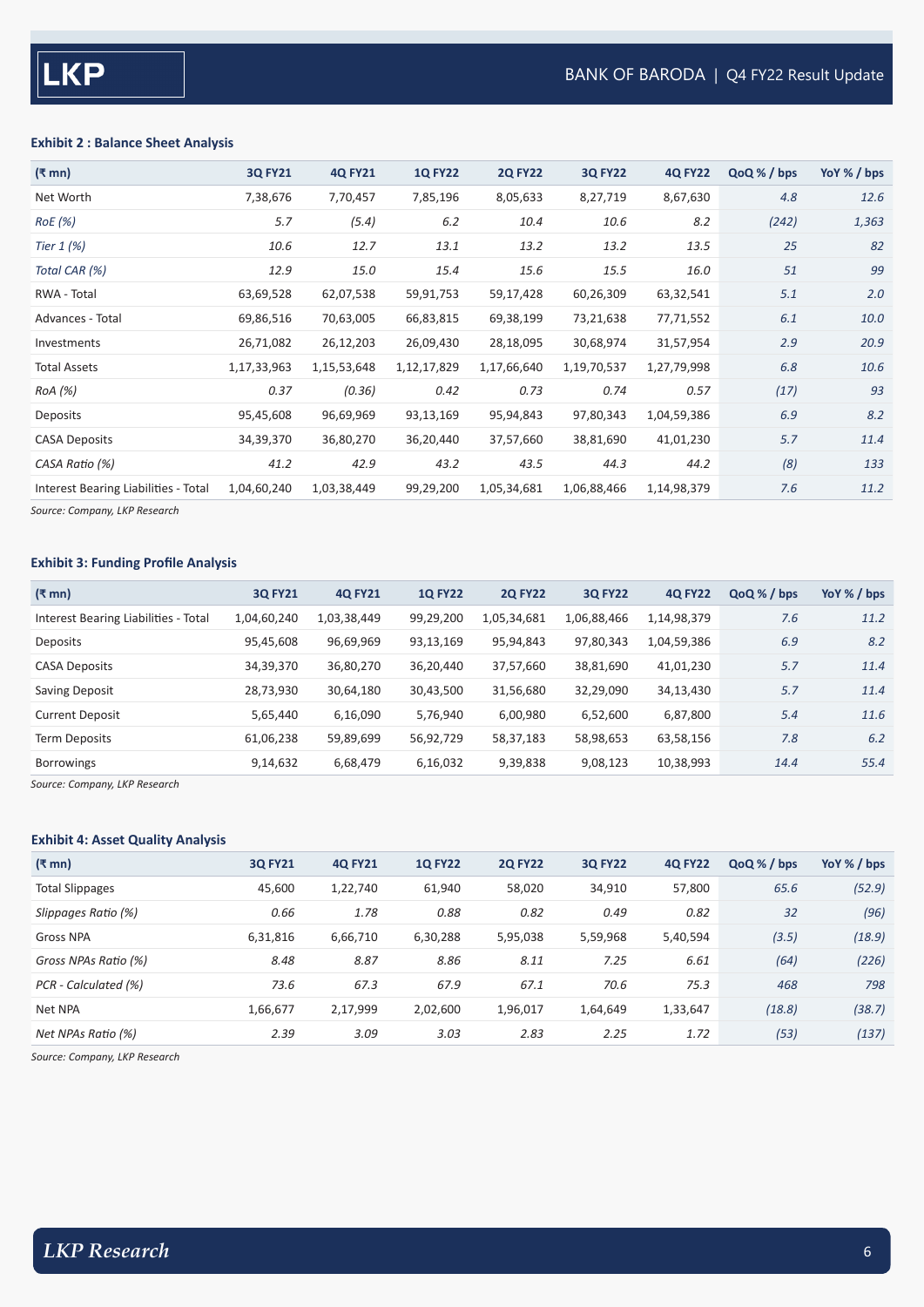## **Annual Projections**

#### **Exhibit 5: Profit and Loss Statement**

| $(\bar{\mathbf{z}}$ mn)            | <b>FY20</b> | <b>FY21</b> | <b>FY22</b> | <b>FY23E</b> | <b>FY24E</b> |
|------------------------------------|-------------|-------------|-------------|--------------|--------------|
| Int. Income / Opr. Revenue         | 7,59,837    | 7,04,951    | 6,98,808    | 7,85,636     | 8,88,807     |
| <b>Interest Expenses</b>           | 4,85,324    | 4,16,860    | 3,72,594    | 4,18,332     | 4,68,315     |
| <b>Net Interest Income</b>         | 2,74,513    | 2,88,090    | 3,26,213    | 3,67,304     | 4,20,492     |
| NIM(%)                             | 3.01        | 2.65        | 2.83        | 2.87         | 2.94         |
| Other Income - Total               | 1,03,173    | 1,23,644    | 1,14,840    | 1,15,988     | 1,17,148     |
| Net Operating Revenue              | 3,77,686    | 4,11,735    | 4,41,053    | 4,83,292     | 5,37,640     |
| Employee Exp.                      | 87,695      | 1,14,455    | 1,19,788    | 1,31,767     | 1,46,262     |
| Other Opex                         | 93,077      | 90,981      | 97,376      | 1,04,220     | 1,11,545     |
| <b>Total Opex</b>                  | 1,80,772    | 2,05,437    | 2,17,164    | 2,35,987     | 2,57,807     |
| $C/I$ Ratio $(%)$                  | 47.86       | 49.90       | 49.24       | 48.83        | 47.95        |
| <b>Pre Provision Profits</b>       | 1,96,914    | 2,06,298    | 2,23,889    | 2,47,304     | 2,79,833     |
| PPP Growth (yoy %)                 | 46.0        | 4.8         | 8.5         | 10.5         | 13.2         |
| Provisions & Contingencies - Total | 2,14,928    | 1,50,738    | 1,30,024    | 1,19,459     | 1,24,981     |
| Credit Cost (As % of Op. AUM)      | 3.52        | 2.14        | 1.80        | 1.50         | 1.40         |
| Profit Before Tax                  | (18,014)    | 55,560      | 93,864      | 1,27,845     | 1,54,852     |
| Tax                                | (23, 483)   | 47,271      | 21,142      | 28,795       | 34,878       |
| Effective Tax Rate (%)             | 130.4       | 85.1        | 22.5        | 22.5         | 22.5         |
| <b>Reported Profits</b>            | 5,469       | 8,290       | 72,723      | 99,050       | 1,19,974     |
| PAT Growth (yoy %)                 | 26.2        | 51.6        | 777.3       | 36.2         | 21.1         |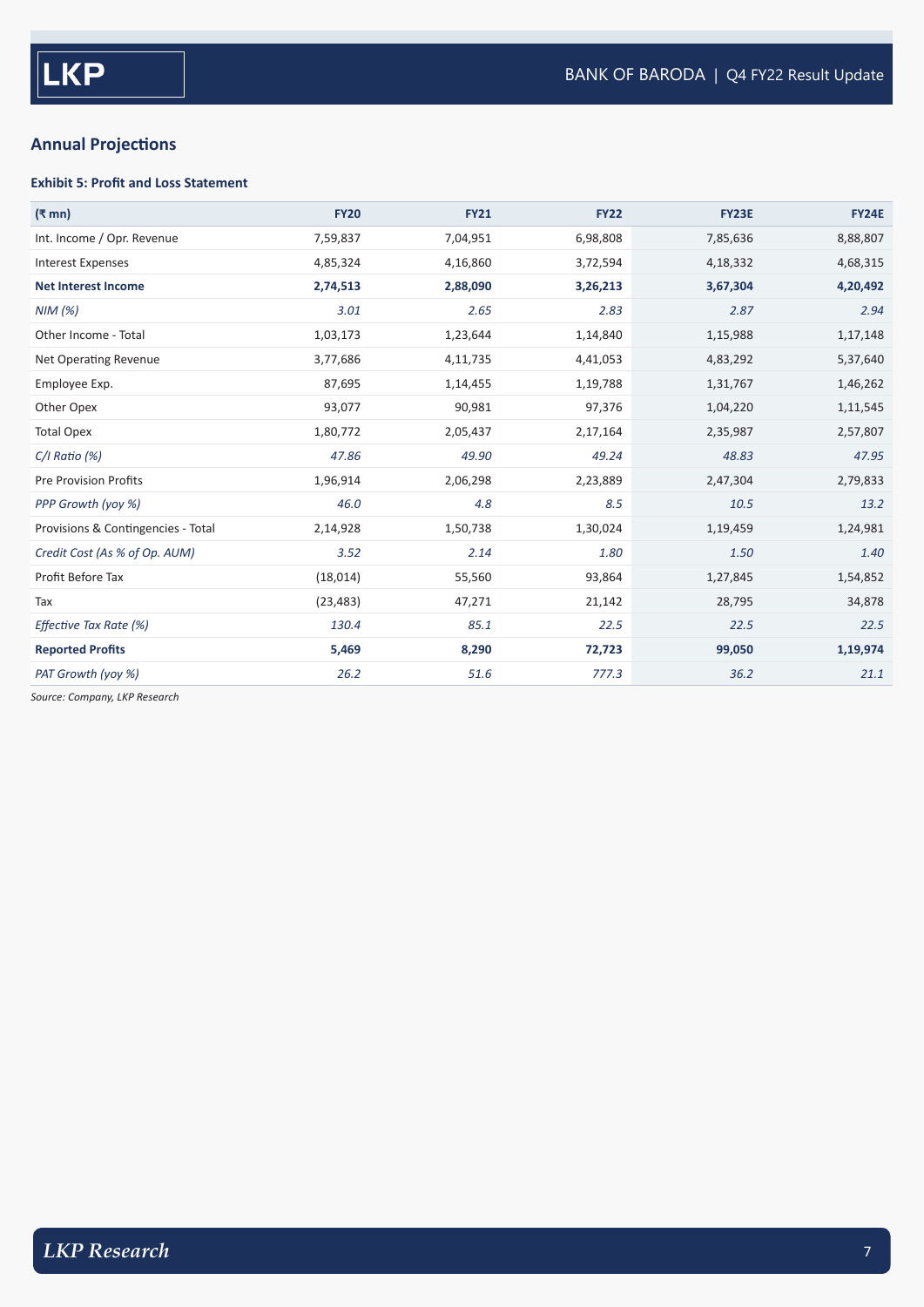#### **Exhibit 6: Balance Sheet**

| (₹ mn)                              | <b>FY20</b> | <b>FY21</b> | <b>FY22</b> | <b>FY23E</b>   | <b>FY24E</b> |
|-------------------------------------|-------------|-------------|-------------|----------------|--------------|
| <b>Equity Share Capital</b>         | 9,254       | 10,355      | 10,355      | 10,355         | 10,355       |
| Reserves (ex Revel. Reserve)        | 6,48,513    | 7,08,331    | 7,86,407    | 8,85,456       | 10,05,430    |
| Net Worth - Ex Revaluation          | 6,57,767    | 7,18,686    | 7,96,762    | 8,95,812       | 10,15,786    |
| Deposits                            | 94,59,844   | 96,69,969   | 1,04,59,386 | 1, 16, 16, 643 | 1,30,48,130  |
| <b>Borrowings</b>                   | 9,30,693    | 6,68,479    | 10,38,993   | 10,93,032      | 12,27,723    |
| Interest Bearing Liabilities (₹ mn) | 1,03,90,537 | 1,03,38,449 | 1,14,98,379 | 1,27,09,675    | 1,42,75,853  |
| Other Lia. & Prov.                  | 4,70,056    | 4,44,742    | 4,13,990    | 4,60,193       | 4,88,775     |
| <b>Total Liabilities</b>            | 1,15,79,155 | 1,15,53,648 | 1,27,79,998 | 1,41,44,525    | 1,58,68,436  |
| <b>Assets</b>                       |             |             |             |                |              |
| Cash & Cash Equivalent              | 12,19,011   | 12,04,128   | 12,26,550   | 13,59,139      | 15,27,222    |
| Investments                         | 27,46,146   | 26,12,203   | 31,57,954   | 34,09,404      | 36,88,889    |
| Loan & Advances (₹ mn)              | 69,01,207   | 70,63,005   | 77,71,552   | 87,04,138      | 99,22,717    |
| Growth (yoy %)                      | 47.2        | 2.3         | 10.0        | 12.0           | 14.0         |
| <b>Fixed Assets</b>                 | 88,893      | 80,162      | 99,219      | 1,10,389       | 1,23,237     |
| <b>Other Assets</b>                 | 6,23,898    | 5,94,149    | 5,24,724    | 5,61,454       | 6,06,371     |
| <b>Total Assets</b>                 | 1,15,79,155 | 1,15,53,648 | 1,27,79,998 | 1,41,44,525    | 1,58,68,436  |

*Source: Company, LKP Research*

#### **Exhibit 7: Per share data**

| Y/E Mar                 | <b>FY20</b>    | <b>FY21</b>    | <b>FY22</b>    | <b>FY23E</b>   | <b>FY24E</b>   |
|-------------------------|----------------|----------------|----------------|----------------|----------------|
| Face Value (₹)          | $\overline{2}$ | $\overline{2}$ | $\overline{2}$ | $\overline{2}$ | $\overline{2}$ |
| Adjusted Share O/S (mn) | 4,627          | 5,178          | 5,178          | 5,178          | 5,178          |
| Earnings Per Share (₹)  | 1.2            | 1.6            | 14.0           | 19.1           | 23.2           |
| EPS (% YoY)             | 44.6           | 35.5           | 777.3          | 36.2           | 21.1           |
| P/E(x)                  | 84.5           | 62.4           | 7.1            | 5.2            | 4.3            |
| Book Value (₹)          | 142.2          | 138.8          | 153.9          | 173.0          | 196.2          |
| BVPS (% YoY)            | 82.0           | (2.4)          | 10.9           | 12.4           | 13.4           |
| P/BV(x)                 | 0.7            | 0.7            | 0.6            | 0.6            | 0.5            |
| Adj. BV (₹)             | 118.8          | 117.8          | 141.0          | 160.1          | 183.3          |
| Adj. BV (% YoY)         | 87.5           | (0.9)          | 19.7           | 13.6           | 14.5           |
| P/ABV(x)                | 0.8            | 0.8            | 0.7            | 0.6            | 0.5            |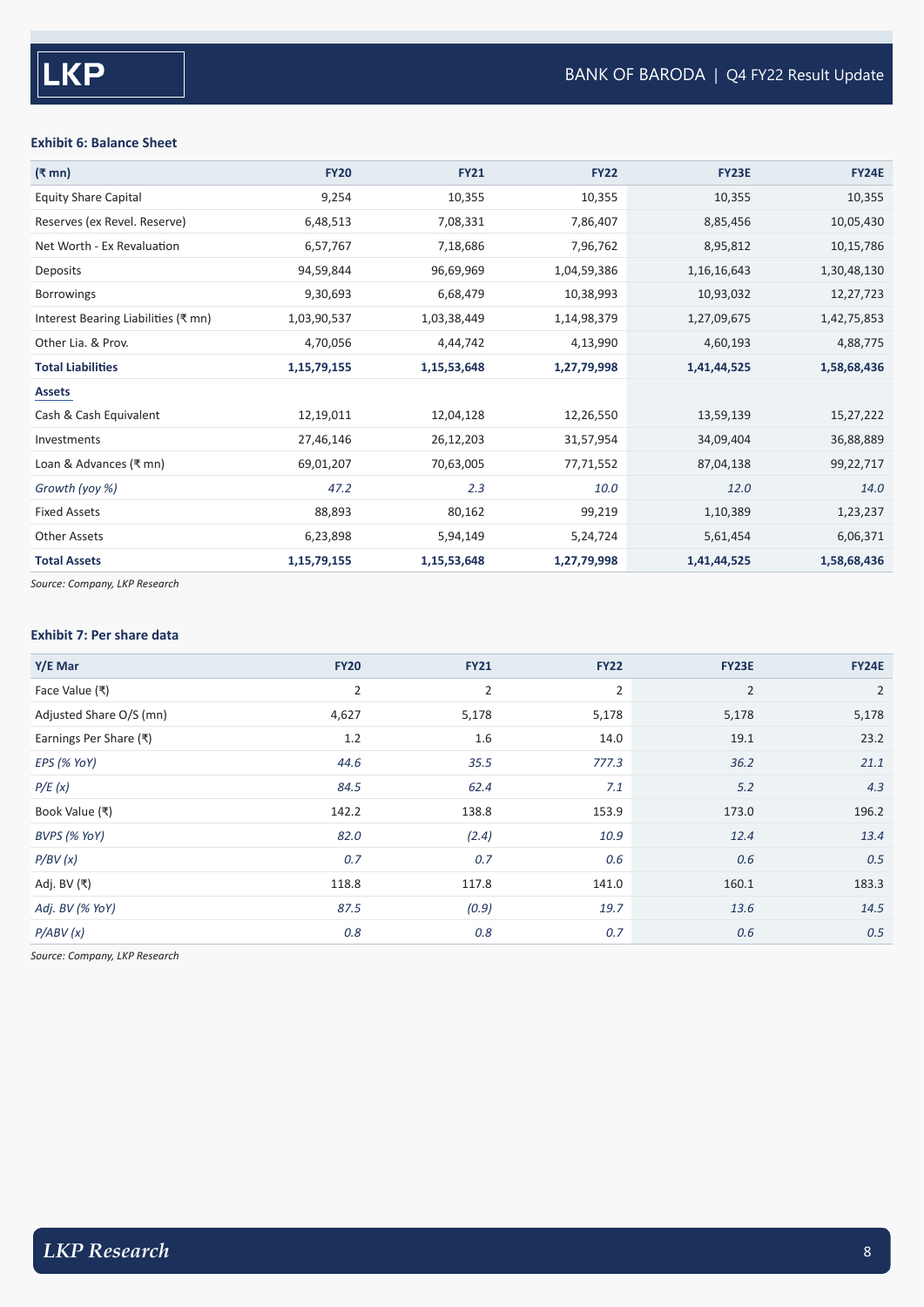#### **Exhibit 8: Detail RoA Tree (%)**

| Y/E Mar                              | <b>FY20</b> | <b>FY21</b>              | <b>FY22</b>              | FY23E   | <b>FY24E</b> |
|--------------------------------------|-------------|--------------------------|--------------------------|---------|--------------|
| <b>Yields / Margins</b>              |             |                          |                          |         |              |
| <b>Yield on Advance</b>              | 9.3         | 7.2                      | 6.6                      | 6.7     | $6.8$        |
| <b>Yield on Funds</b>                | 8.3         | 6.5                      | 6.1                      | 6.1     | 6.2          |
| Cost of Funds (CoF)                  | 5.6         | $4.0$                    | 3.4                      | 3.5     | 3.5          |
| <b>Interest Spread</b>               | 2.8         | 2.5                      | 2.7                      | 2.7     | 2.7          |
| NIM's                                | 3.0         | 2.6                      | 2.8                      | 2.9     | 2.9          |
| Interest Income / Assets             | 7.8         | 6.1                      | 5.7                      | 5.8     | 5.9          |
| Interest Exp. / Assets               | 5.0         | 3.6                      | 3.1                      | 3.1     | 3.1          |
| NII / Assets                         | 2.8         | 2.5                      | 2.7                      | 2.7     | 2.8          |
| Fee Income / Assets                  | 0.7         | 0.7                      | $0.6\,$                  | 0.5     | 0.5          |
| Other Non Core Income / Assets       | $0.3\,$     | $0.3\,$                  | 0.3                      | 0.2     | 0.2          |
| Other Income / Assets                | $1.1\,$     | $1.1\,$                  | $0.9\,$                  | 0.9     | 0.8          |
| Net Operating Income / Assets        | 3.9         | 3.6                      | 3.6                      | 3.6     | 3.6          |
| <b>Operating Ratios</b>              |             |                          |                          |         |              |
| NII to Net Operative Income          | 72.7        | 70.0                     | 74.0                     | 76.0    | 78.2         |
| Other Income to Net Operative Income | 27.3        | 30.0                     | 26.0                     | 24.0    | 21.8         |
| Empl. Cost/Oper. Exps.               | 48.5        | 55.7                     | 55.2                     | 55.8    | 56.7         |
| Other Op. Exps./Oper. Exps.          | 51.5        | 44.3                     | 44.8                     | 44.2    | 43.3         |
| $C/I$ Ratio $(\%)$                   | 47.9        | 49.9                     | 49.2                     | 48.8    | 48.0         |
| Provisions as % PPP                  | 56.9        | 36.6                     | 29.5                     | 24.7    | 23.2         |
| Credit Cost (As % of Op. AUM)        | 3.5         | 2.1                      | 1.8                      | 1.5     | 1.4          |
| Effective Tax Rate (%)               | 130.4       | 85.1                     | 22.5                     | 22.5    | 22.5         |
| Employee Exp. / Assets               | 0.9         | $1.0$                    | 1.0                      | 1.0     | $1.0$        |
| Other Opex/Assets                    | $1.0\,$     | $0.8\,$                  | $0.8\,$                  | $0.8\,$ | 0.7          |
| Total Opex / Assets                  | $1.9\,$     | $1.8\,$                  | $1.8\,$                  | 1.8     | 1.7          |
| <b>Operating Profits / Assets</b>    | $2.0$       | $1.8\,$                  | $1.8\,$                  | 1.8     | $1.9$        |
| <b>Exceptional Items / Assets</b>    | ÷,          | $\overline{\phantom{a}}$ | $\overline{\phantom{a}}$ |         |              |
| Op Profit ex Except Items / Assets   | $2.0\,$     | $1.8\,$                  | $1.8\,$                  | $1.8\,$ | $1.9\,$      |
| Provisions / Assets                  | $2.2$       | $1.3\,$                  | $1.1\,$                  | 0.9     | $0.8\,$      |
| Profit Before Tax / Assets           | (0.2)       | 0.5                      | $0.8\,$                  | 0.9     | $1.0\,$      |
| Tax Expenses / Assets                | (0.2)       | $0.4\,$                  | $0.2\,$                  | 0.2     | $0.2\,$      |
| RoA                                  | $0.1\,$     | $0.1\,$                  | $0.6\,$                  | $0.7\,$ | $0.8\,$      |
| Leverage (x)                         | 17.6        | 16.1                     | 16.0                     | 15.8    | $15.6\,$     |
| RoE                                  | $0.9\,$     | $1.1\,$                  | 8.9                      | 10.8    | $11.5\,$     |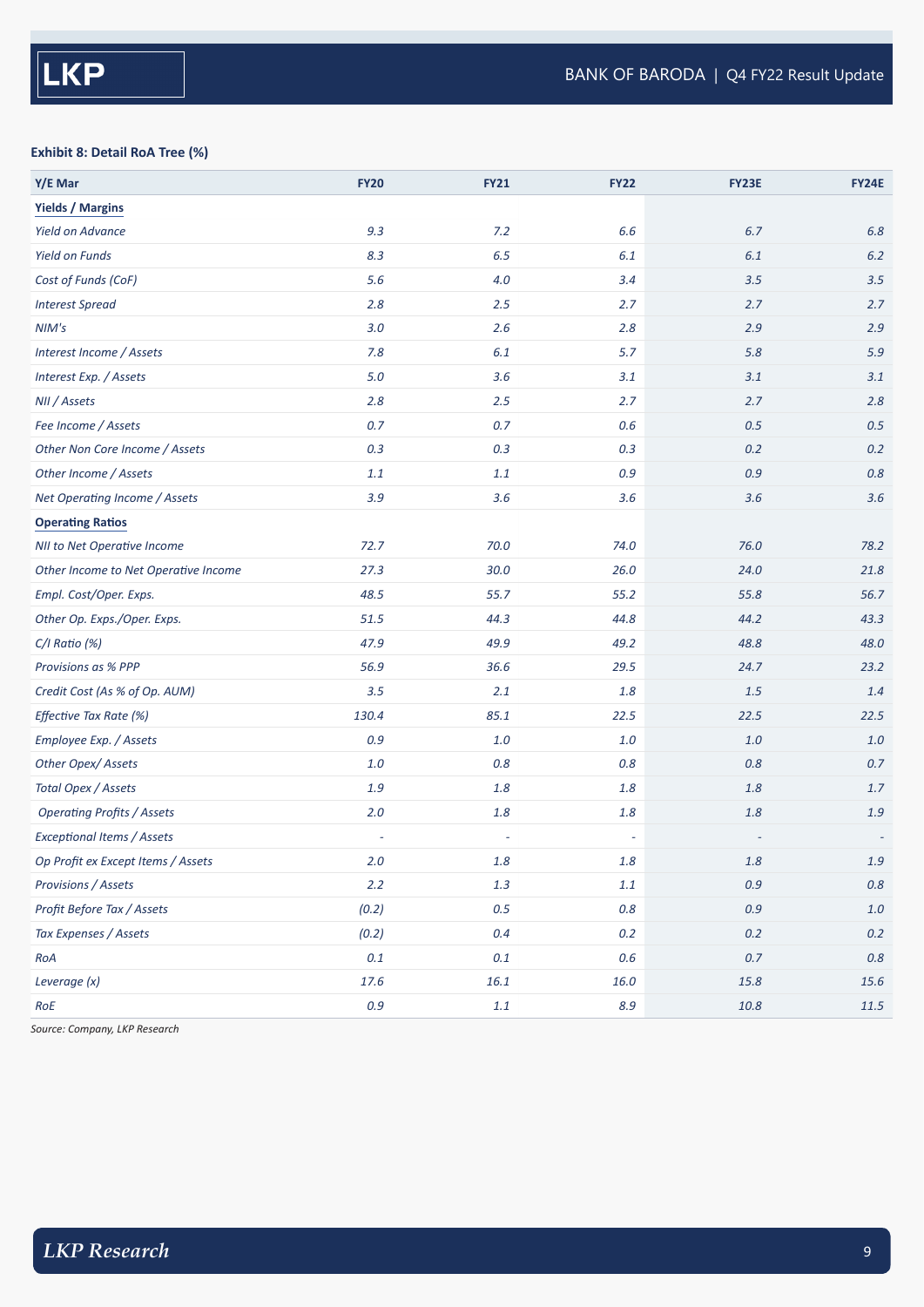#### **Exhibit 9: Balance Sheet Ratios**

| Y/E Mar                         | <b>FY20</b> | <b>FY21</b> | <b>FY22</b> | <b>FY23E</b> | <b>FY24E</b> |
|---------------------------------|-------------|-------------|-------------|--------------|--------------|
| Credit / Deposit Ratio          | 73.0        | 73.0        | 74.3        | 74.9         | 76.0         |
| Incremental C/D Ratio           | 72.0        | 77.0        | 89.8        | 80.6         | 85.1         |
| <b>Investment Deposit Ratio</b> | 29.0        | 27.0        | 30.2        | 29.3         | 28.3         |
| Dom. SLR Investment / Deposits  | 30.2        | 26.4        | 29.5        | 28.2         | 26.6         |
| <b>CASA Ratio</b>               | 41.3        | 45.2        | 44.2        | 44.2         | 44.2         |
|                                 |             |             |             |              |              |

*Source: Company, LKP Research*

#### **Exhibit 10: Credit Quality**

| Y/E Mar                                                                                                                                                                                                                         | <b>FY20</b> | <b>FY21</b> | <b>FY22</b> | <b>FY23E</b> | <b>FY24E</b> |
|---------------------------------------------------------------------------------------------------------------------------------------------------------------------------------------------------------------------------------|-------------|-------------|-------------|--------------|--------------|
| Slippage Ratio (%)                                                                                                                                                                                                              | 9.6         | 2.9         | 3.0         | 1.6          | 1.7          |
| Gross NPA                                                                                                                                                                                                                       | 6,93,814    | 6,66,710    | 5,40,594    | 5,60,489     | 5,89,387     |
| Gross NPAs Ratio (%)                                                                                                                                                                                                            | 9.4         | 8.9         | 6.6         | 6.4          | 5.9          |
| PCR (%)                                                                                                                                                                                                                         | 68.9        | 67.3        | 75.3        | 76.4         | 77.8         |
| Net NPA                                                                                                                                                                                                                         | 2,15,766    | 2,17,999    | 1,33,647    | 1,32,310     | 1,30,987     |
| Net NPAs Ratio (%)                                                                                                                                                                                                              | 3.1         | 3.1         | 1.7         | 1.5          | 1.3          |
| <b>Total Impaired Loans</b>                                                                                                                                                                                                     | 6,93,814    | 6,66,710    | 5,40,594    | 5,60,489     | 5,89,387     |
| Impaired Loan as % of Loan / AUM                                                                                                                                                                                                | 9.9         | 9.2         | 6.8         | 6.3          | 5.8          |
| <b>Total Risk Reserves</b>                                                                                                                                                                                                      | 4,78,048    | 4,48,711    | 4,06,947    | 4,28,179     | 4,58,400     |
| Total Risk As % of Loan Book                                                                                                                                                                                                    | 6.8         | 6.2         | 5.1         | 4.8          | 4.5          |
| $\sim$ . The contract of the contract of the contract of the contract of the contract of the contract of the contract of the contract of the contract of the contract of the contract of the contract of the contract of the co |             |             |             |              |              |

*Source: Company, LKP Research*

#### **Exhibit 11: Key Assumptions & Forecasts**

| Y/E Mar                             | <b>FY20</b> | <b>FY21</b> | <b>FY22</b> | <b>FY23E</b> | <b>FY24E</b> |
|-------------------------------------|-------------|-------------|-------------|--------------|--------------|
| Loan & Advances (₹ mn)              | 69,01,207   | 70,63,005   | 77,71,552   | 87,04,138    | 99,22,717    |
| Growth (yoy %)                      |             | 2.3         | 10.0        | 12.0         | 14.0         |
| Interest Bearing Liabilities (₹ mn) | 1,03,90,537 | 1,03,38,449 | 1,14,98,379 | 1,27,09,675  | 1,42,75,853  |
| Growth (yoy %)                      |             | (0.5)       | 11.2        | 10.5         | 12.3         |
| <b>Yield on Funds</b>               | 8.3         | 6.5         | 6.1         | 6.1          | 6.2          |
| Cost of Funds (CoF)                 | 5.6         | 4.0         | 3.4         | 3.5          | 3.5          |
| <b>Interest Spread</b>              | 2.8         | 2.5         | 2.7         | 2.7          | 2.7          |
| NIM's                               | 3.0         | 2.6         | 2.8         | 2.9          | 2.9          |
| <b>Other Income Growth</b>          | 69.4        | 19.8        | (7.1)       | 1.0          | $1.0$        |
| $C/I$ Ratio $(\%)$                  | 47.9        | 49.9        | 49.2        | 48.8         | 48.0         |
| Effective Tax Rate (%)              | 130.4       | 85.1        | 22.5        | 22.5         | 22.5         |
| <b>Return Ratios</b>                |             |             |             |              |              |
| Adj. RoA                            | 0.1         | 0.1         | 0.6         | 0.7          | 0.8          |
| Adj. RoE                            | 0.9         | $1.1\,$     | 8.9         | 10.8         | 11.5         |
| <b>Asset Quality Metrics</b>        |             |             |             |              |              |
| Credit Cost (As % of Op. AUM)       | 3.5         | 2.1         | 1.8         | 1.5          | 1.4          |
| Gross NPAs Ratio (%)                | 9.4         | 8.9         | 6.6         | 6.4          | 5.9          |
| Net NPAs Ratio (%)                  | 3.1         | 3.1         | 1.7         | 1.5          | 1.3          |
|                                     |             |             |             |              |              |